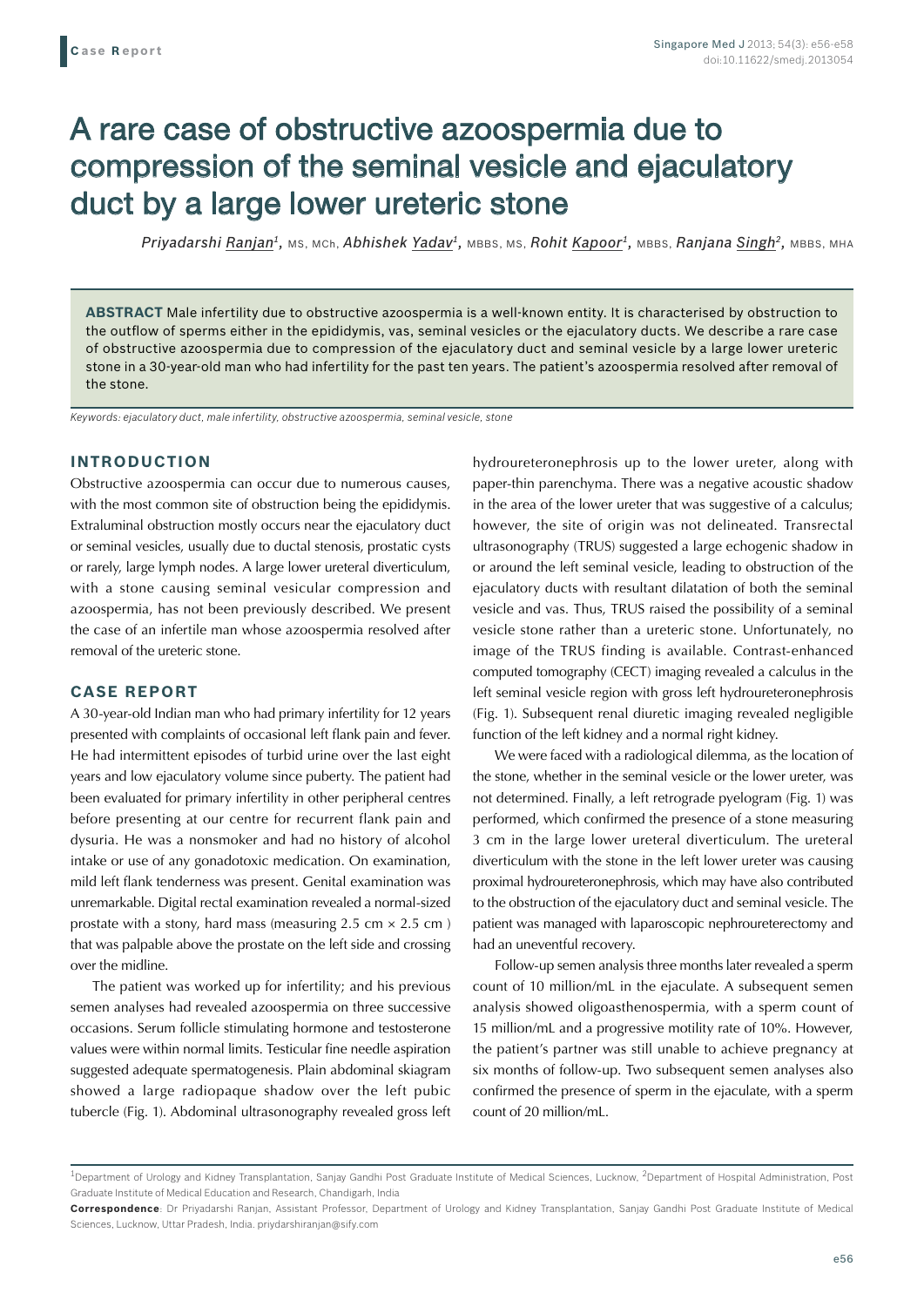

**Fig. 1** CT images show (a) left gross hydroureteronephrosis and poorly functioning left kidney as a result of obstruction due to a lower ureteric stone; and (b) the culprit lower ureteric stone in the diverticulum. (c) Axial CT image shows the culprit lower ureteric stone in the diverticulum. (d) CT urogram shows nonfunctioning left kidney. (e) Retrograde pyelogram shows the large ureteral diverticulum and the stone responsible for seminal vesicle and ejaculatory duct compression.

### **DISCUSSION**

The finding of a ureteral diverticulum is uncommon, with less than 100 cases reported. Giant ureteral diverticula  $(> 3 cm)$ containing stones are extremely rare and have not been known to account for compression of the seminal vesicle and ejaculatory ducts, leading to infertility.

Ureteral diverticula were first classified by Culp into two categories, congenital and acquired.(1) Congenital ureteral diverticula occur as a result of an aberrant development of the ureteric bud before it reaches the metanephric tissue. They are characterised as single, dilated blind-ending branches of a bifid ureter, made up of an outpouching of all layers from a normal ureteral wall, and are often more than 0.5 cm in diameter. They can either be asymptomatic or present with recurrent urinary tract infections in males. However, they have not been described to cause obstructive azoospermia. Acquired (false) ureteral diverticula, on the other hand, are mucosal protrusions through a defect in the ureteral wall. These are usually related to traumatic instrumentation, surgery or rupture of stone, with obstruction. They are mostly single and larger than pseudodiverticula, as defined by Culp.<sup>(1)</sup> The aetiology of true ureteral diverticulum remains obscure, although a number of factors have been suggested. Barrett and Malek, who studied 12 patients with ureteral diverticulum over a period of 25 years, reported that associated renal or ureteral diseases may potentiate the development of ureteral diverticulum. Some of these patients had chronic infection, vesicoureteral reflux or stones, and others had bladder outlet obstruction. Most cases of ureteral diverticulum in their series



**Fig. 2** Intraoperative photograph shows the giant ureteral diverticulum and ureteric stone after dissection near the left vesicoureteric junction.

occurred at the level of the vesicoureteric junction.<sup>(2)</sup> Rank et al considered ureteral diverticula to be merely overextended bifid ureters, $(3)$  while Franko et al opined that firbroepithelial polyps and congenital diverticula of the ureter are part of a spectrum of the same developmental anomaly.(4)

Our patient presented with considerable diagnostic difficulty, as the CECT image was consistent with a calculus in the left seminal vesicle area with gross left hydroureteronephrosis and poorly functioning left kidney. TRUS suggested the presence of a large calculus in or around the left seminal vesicle, leading to ejaculatory duct obstruction with resultant dilatation of both